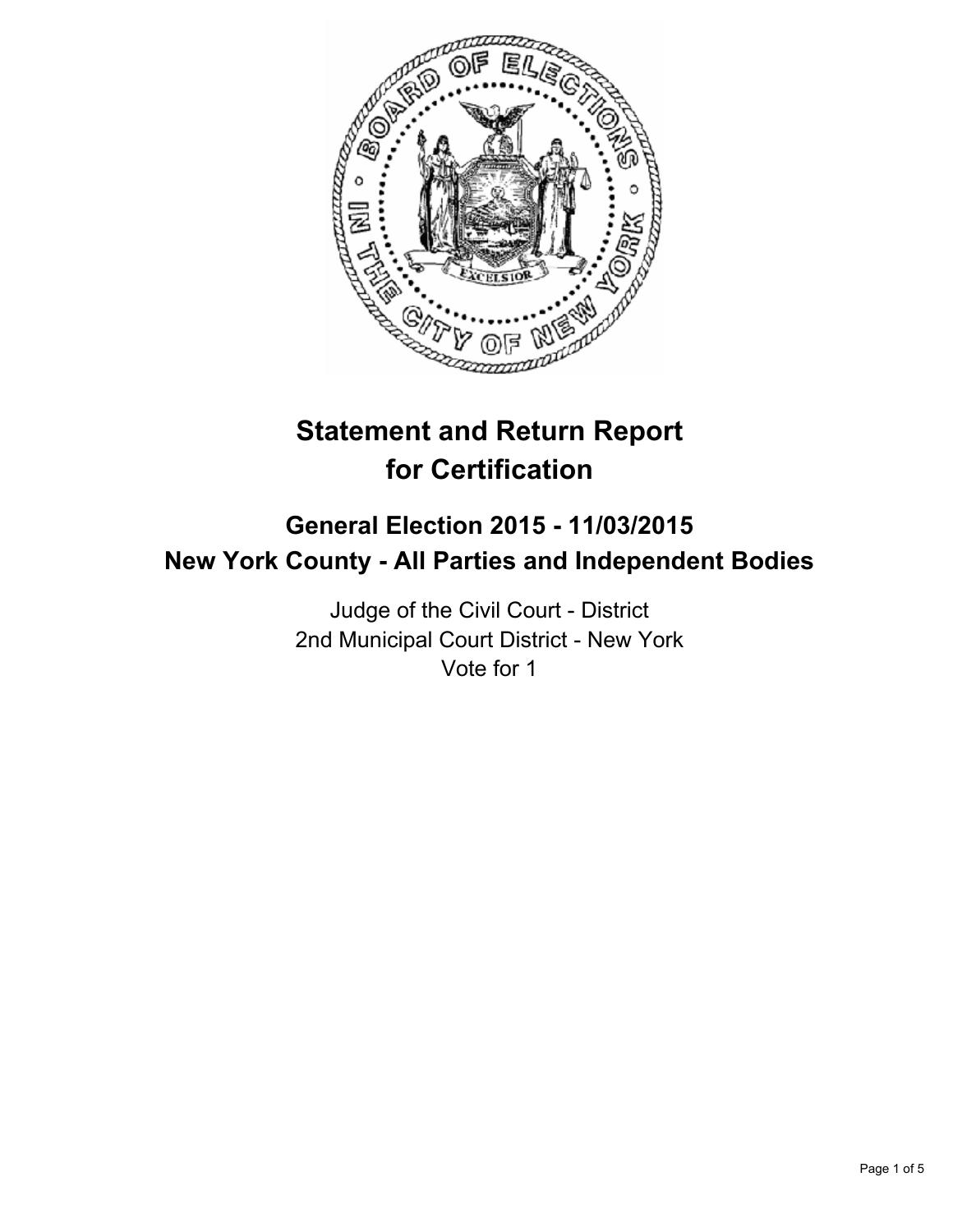

### **Assembly District 65**

| <b>PUBLIC COUNTER</b>                                    | 2,094 |
|----------------------------------------------------------|-------|
| <b>EMERGENCY</b>                                         | 0     |
| ABSENTEE/MILITARY                                        | 65    |
| <b>AFFIDAVIT</b>                                         | 25    |
| <b>Total Ballots</b>                                     | 2,184 |
| Less - Inapplicable Federal/Special Presidential Ballots | 0     |
| <b>Total Applicable Ballots</b>                          | 2,184 |
| LYLE E. FRANK (DEMOCRATIC)                               | 1,668 |
| DERRICK LORRIS (WRITE-IN)                                | 1     |
| DONALD HAY (WRITE-IN)                                    | 1     |
| GLORIA BROWNE MARSHALL (WRITE-IN)                        | 1     |
| JOHN MCCAIN (WRITE-IN)                                   | 1     |
| JOHN SMITH (WRITE-IN)                                    | 1     |
| JUDGE DREDD (WRITE-IN)                                   | 1     |
| KALVIN LEE (WRITE-IN)                                    | 1     |
| KENNETH A. WIND, ESQ. (WRITE-IN)                         | 1     |
| MARTIN VAN RUBEN (WRITE-IN)                              | 1     |
| NICK LUNGO (WRITE-IN)                                    | 1     |
| RUTHANN ROBSON (WRITE-IN)                                | 1     |
| SHEL ORGNEW (WRITE-IN)                                   | 1     |
| UNATTRIBUTABLE WRITE-IN (WRITE-IN)                       | 15    |
| <b>Total Votes</b>                                       | 1,695 |
| Unrecorded                                               | 489   |

#### **Assembly District 66**

| <b>PUBLIC COUNTER</b>                                    | 903 |
|----------------------------------------------------------|-----|
| <b>EMERGENCY</b>                                         | 0   |
| ABSENTEE/MILITARY                                        | 44  |
| <b>AFFIDAVIT</b>                                         | 6   |
| <b>Total Ballots</b>                                     | 953 |
| Less - Inapplicable Federal/Special Presidential Ballots | 0   |
| <b>Total Applicable Ballots</b>                          | 953 |
| LYLE E. FRANK (DEMOCRATIC)                               | 788 |
| <b>BARACK OBAMA (WRITE-IN)</b>                           | 1   |
| DAVID TUCKER (WRITE-IN)                                  | 1   |
| JEFFREY ROWLAND (WRITE-IN)                               | 1   |
| JEFFREY S. GOLDENBERG (WRITE-IN)                         | 1   |
| JOHN SMITH (WRITE-IN)                                    | 1   |
| MARTIN J. RITT (WRITE-IN)                                | 1   |
| NICKOLAS SPANOS (WRITE-IN)                               | 1   |
| PATRICK MCELHONE (WRITE-IN)                              | 1   |
| ROBERT STEPAMEK (WRITE-IN)                               | 1   |
| UNATTRIBUTABLE WRITE-IN (WRITE-IN)                       | 10  |
| <b>Total Votes</b>                                       | 807 |
| Unrecorded                                               | 146 |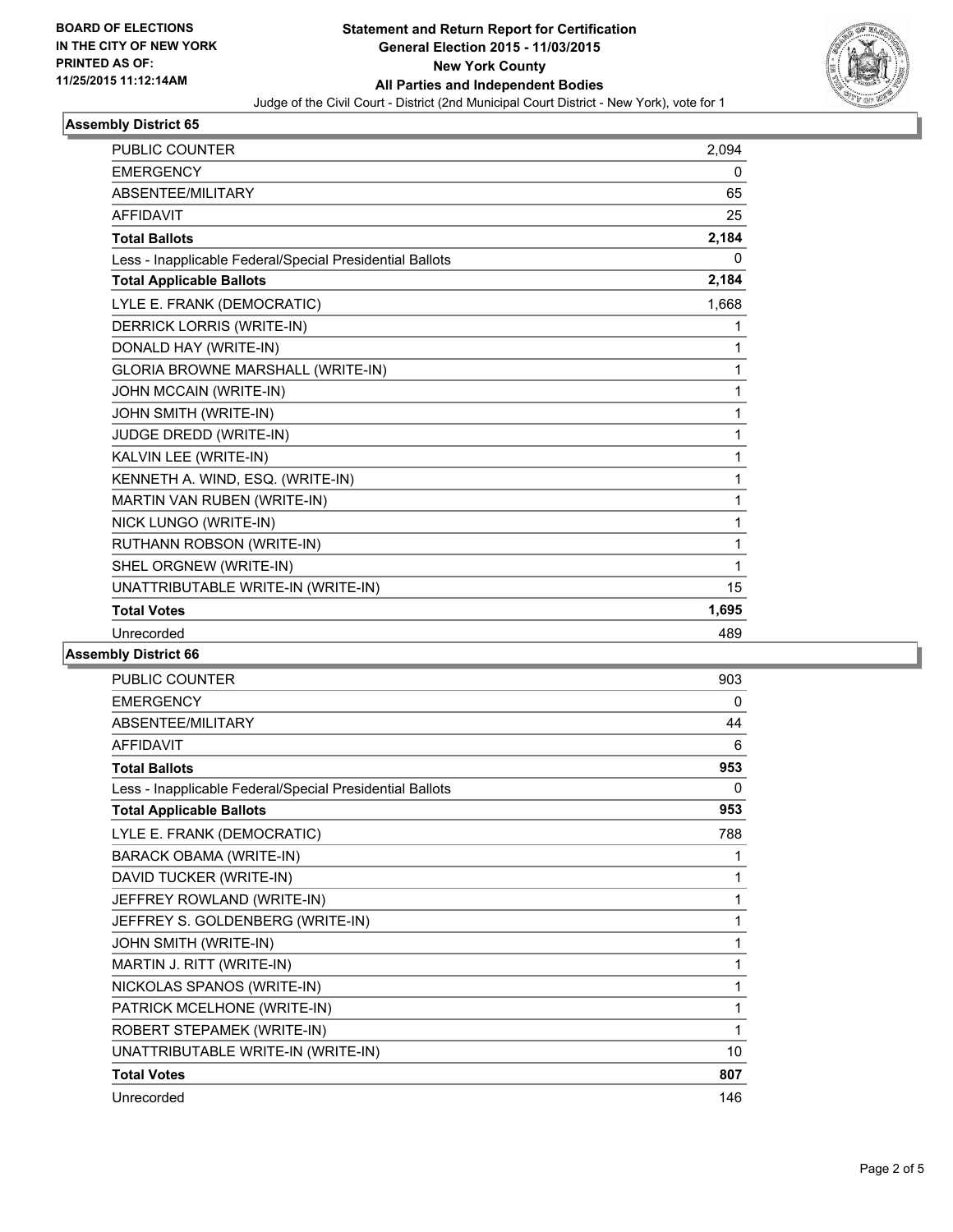

### **Assembly District 74**

| <b>PUBLIC COUNTER</b>                                    | 1,160          |
|----------------------------------------------------------|----------------|
| <b>EMERGENCY</b>                                         | 0              |
| ABSENTEE/MILITARY                                        | 37             |
| <b>AFFIDAVIT</b>                                         | 10             |
| <b>Total Ballots</b>                                     | 1,207          |
| Less - Inapplicable Federal/Special Presidential Ballots | 0              |
| <b>Total Applicable Ballots</b>                          | 1,207          |
| LYLE E. FRANK (DEMOCRATIC)                               | 781            |
| ANDREW FRIEDMAN (WRITE-IN)                               | 1              |
| BERNIE SANDERS (WRITE-IN)                                | 1              |
| HELENE JNANE (WRITE-IN)                                  | $\overline{2}$ |
| NEIL SCHECK (WRITE-IN)                                   | 1              |
| RICHARD BAIOT (WRITE-IN)                                 | 1              |
| SIOBHAN NEVILLE (WRITE-IN)                               | 1              |
| UNATTRIBUTABLE WRITE-IN (WRITE-IN)                       | 11             |
| YOKO ONO (WRITE-IN)                                      | 1              |
| <b>Total Votes</b>                                       | 800            |
| Unrecorded                                               | 407            |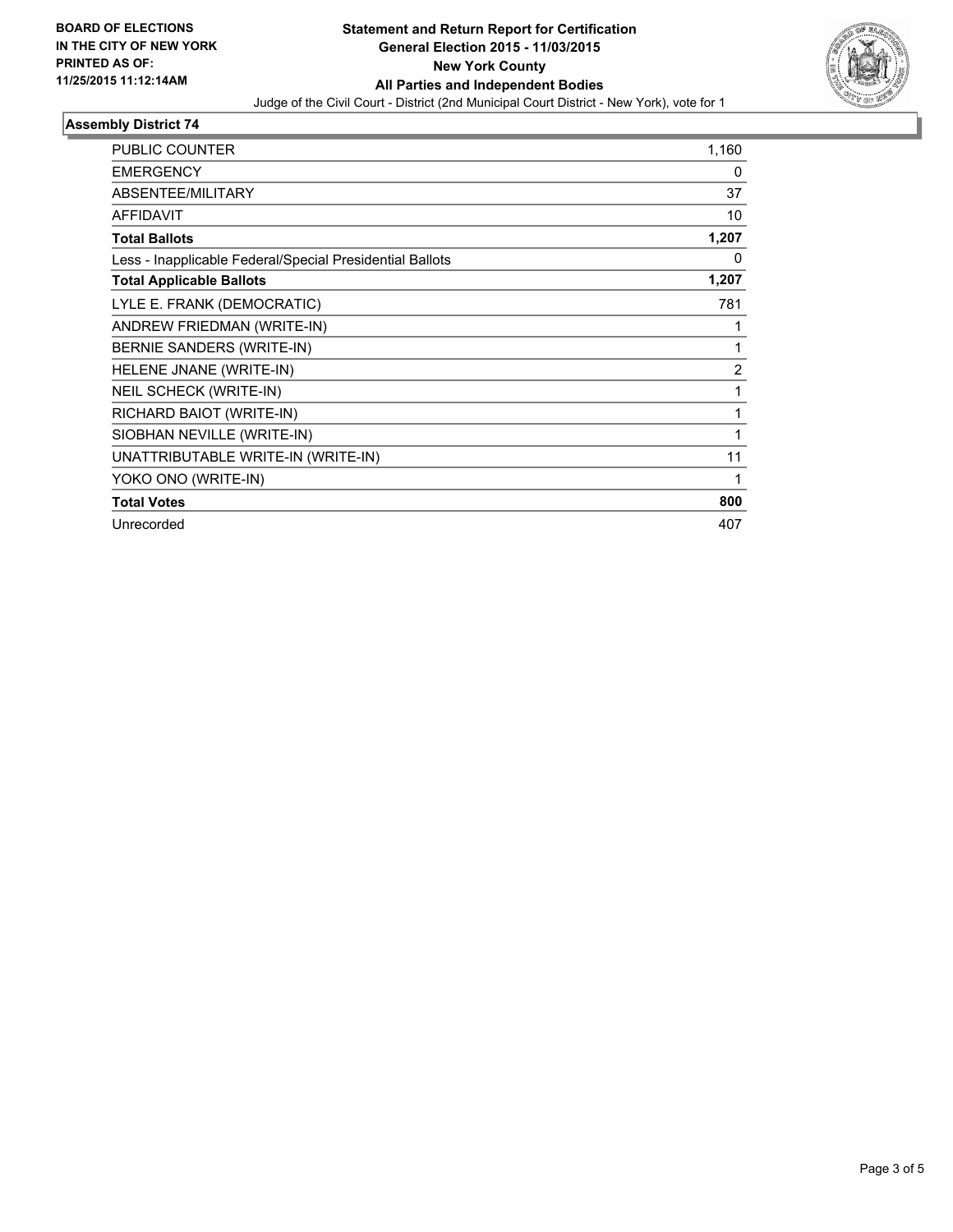

#### **Total for Judge of the Civil Court - District (2nd Municipal Court District - New York) - New York County**

| <b>PUBLIC COUNTER</b>                                    | 4,157        |
|----------------------------------------------------------|--------------|
| <b>EMERGENCY</b>                                         | 0            |
| ABSENTEE/MILITARY                                        | 146          |
| AFFIDAVIT                                                | 41           |
| <b>Total Ballots</b>                                     | 4,344        |
| Less - Inapplicable Federal/Special Presidential Ballots | 0            |
| <b>Total Applicable Ballots</b>                          | 4,344        |
| LYLE E. FRANK (DEMOCRATIC)                               | 3,237        |
| ANDREW FRIEDMAN (WRITE-IN)                               | 1            |
| BARACK OBAMA (WRITE-IN)                                  | 1            |
| BERNIE SANDERS (WRITE-IN)                                | 1            |
| DAVID TUCKER (WRITE-IN)                                  | 1            |
| DERRICK LORRIS (WRITE-IN)                                | 1            |
| DONALD HAY (WRITE-IN)                                    | 1            |
| <b>GLORIA BROWNE MARSHALL (WRITE-IN)</b>                 | 1            |
| HELENE JNANE (WRITE-IN)                                  | 2            |
| JEFFREY ROWLAND (WRITE-IN)                               | 1            |
| JEFFREY S. GOLDENBERG (WRITE-IN)                         | 1            |
| JOHN MCCAIN (WRITE-IN)                                   | 1            |
| JOHN SMITH (WRITE-IN)                                    | 2            |
| JUDGE DREDD (WRITE-IN)                                   | 1            |
| KALVIN LEE (WRITE-IN)                                    | 1            |
| KENNETH A. WIND, ESQ. (WRITE-IN)                         | 1            |
| MARTIN J. RITT (WRITE-IN)                                | 1            |
| MARTIN VAN RUBEN (WRITE-IN)                              | 1            |
| NEIL SCHECK (WRITE-IN)                                   | 1            |
| NICK LUNGO (WRITE-IN)                                    | 1            |
| NICKOLAS SPANOS (WRITE-IN)                               | 1            |
| PATRICK MCELHONE (WRITE-IN)                              | 1            |
| RICHARD BAIOT (WRITE-IN)                                 | 1            |
| ROBERT STEPAMEK (WRITE-IN)                               | 1            |
| RUTHANN ROBSON (WRITE-IN)                                | $\mathbf{1}$ |
| SHEL ORGNEW (WRITE-IN)                                   | 1            |
| SIOBHAN NEVILLE (WRITE-IN)                               | 1            |
| UNATTRIBUTABLE WRITE-IN (WRITE-IN)                       | 36           |
| YOKO ONO (WRITE-IN)                                      | 1            |
| <b>Total Votes</b>                                       | 3,302        |
| Unrecorded                                               | 1,042        |